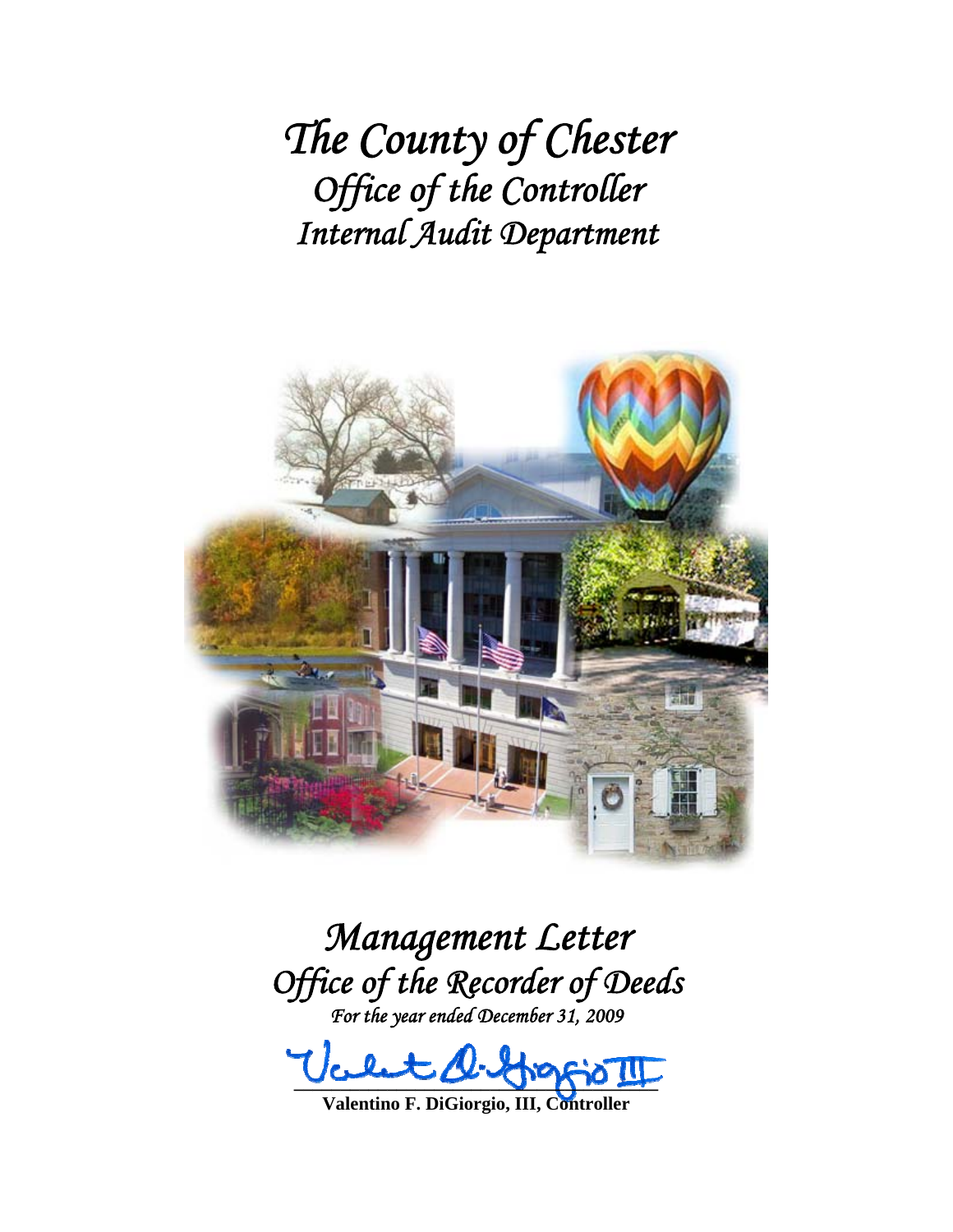## **To: Ryan A. Costello, Recorder of Deeds**

## *Introduction*

On November 30, 2010, Internal Audit completed an audit of the *Office of the Recorder of Deeds* (*Recorder*) for the year ended December 31, 2009. Gretchen W. Sohn, CIA, was the auditor-in-charge. Internal Audit is required by the Pennsylvania County Code to review county offices annually to ensure compliance with policies and procedures and to assess their overall internal control structure. The scope of our audit included a review of the following:

- Cash and Petty Cash/Change Funds
- Accounts Receivable
- Liabilities
- Cash Receipts
- Cash Disbursements
- Voided Transactions
- Recorder's Records Fund.

We conducted our audit in accordance with generally accepted auditing standards and standards applicable to financial audits contained in *Government Auditing Standards* published by the Comptroller of the United States. We have also issued our Independent Auditor's Report on Compliance and Internal Control over Financial Reporting concurrent with this Management Letter. Disclosures and other information in that Report (also dated November 30, 2010) should be considered in conjunction with this Management Letter.

#### *Executive Summary*

The management and staff of the *Recorder* are, in all material respects, in compliance with policies and procedures imposed by the County of Chester, the Commonwealth of Pennsylvania, and by the *Recorder*.The audit disclosed no procedural or internal control weaknesses.

The management and staff of the Recorder should be commended for their dedication to excellence. The Internal Audit Department offers its compliments to an extremely knowledgeable and well-trained staff.

Internal Audit wants to thank the management and staff of the *Recorder* for their cooperation and assistance during the course of this audit.

Please feel free to contact our office at (610) 344-6769 should you have any questions or concerns.